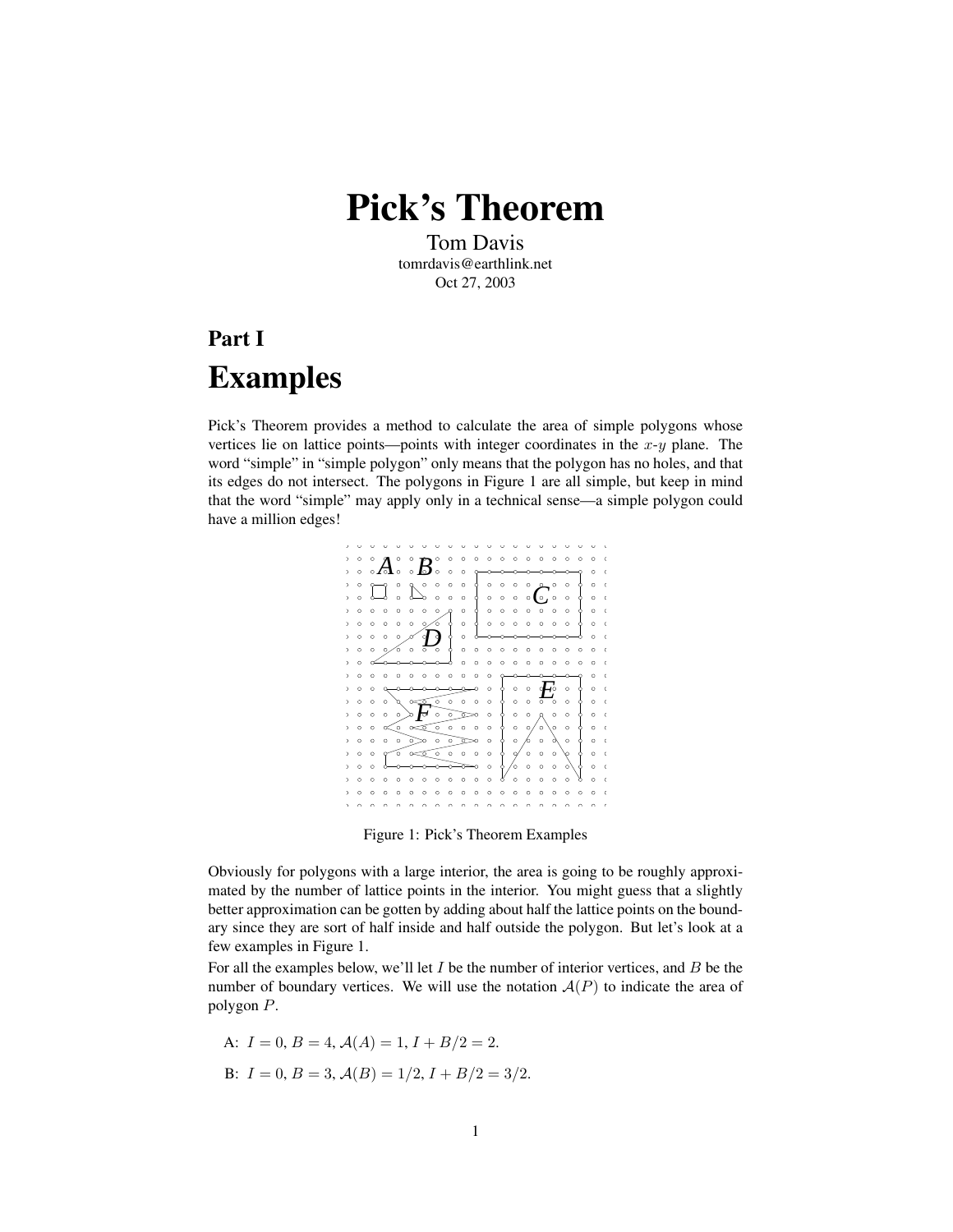- C:  $I = 28$ ,  $B = 26$ ,  $\mathcal{A}(C) = 40$ ,  $I + B/2 = 41$ .
- D:  $I = 7, B = 12, \mathcal{A}(D) = 12, I + B/2 = 13.$
- E: It is a bit trickier to calculate the areas of polygons  $E$  and  $F$ .  $E$  can be broken into a  $6 \times 3$  rectangle and two identical triangles with base 3 and height 5, so we get  $I = 22$ ,  $B = 24$   $\mathcal{A}(E) = 33$ ,  $I + B/2 = 34$ .
- F: It is even uglier to calculate the area for this one, but after some addition and subtraction of areas, we find that:  $I = 9$ ,  $B = 26$ ,  $\mathcal{A}(F) = 21$ ,  $I + B/2 = 22$ .

What is amazing is that if you look at all six examples above, the estimate  $I + B/2$ is *always* off by exactly one. It appears that for any lattice polygon P, the following formula holds exactly:

$$
\mathcal{A}(P) = I_p + B_p/2 - 1,
$$

where  $I_p$  is the number of lattice points completely interior to P and  $B_p$  is the number of lattice points on the boundary of P.

This is called Pick's Theorem.

Try a few more examples before continuing.

## Part II Pick's Theorem for Rectangles

Rather than try to do a general proof at the beginning, let's see if we can show that Pick's Theorem is true for some simpler cases. The easiest one to look at is latticealigned rectangles.



Figure 2: Pick's Theorem for Rectangles

The particular rectangle in Figure 2 is  $14 \times 11$  ( $m = 14$  and  $n = 11$ ), so it has area  $14 \cdot 11 = 154$ . And it's easy to count the interior and boundary points—there are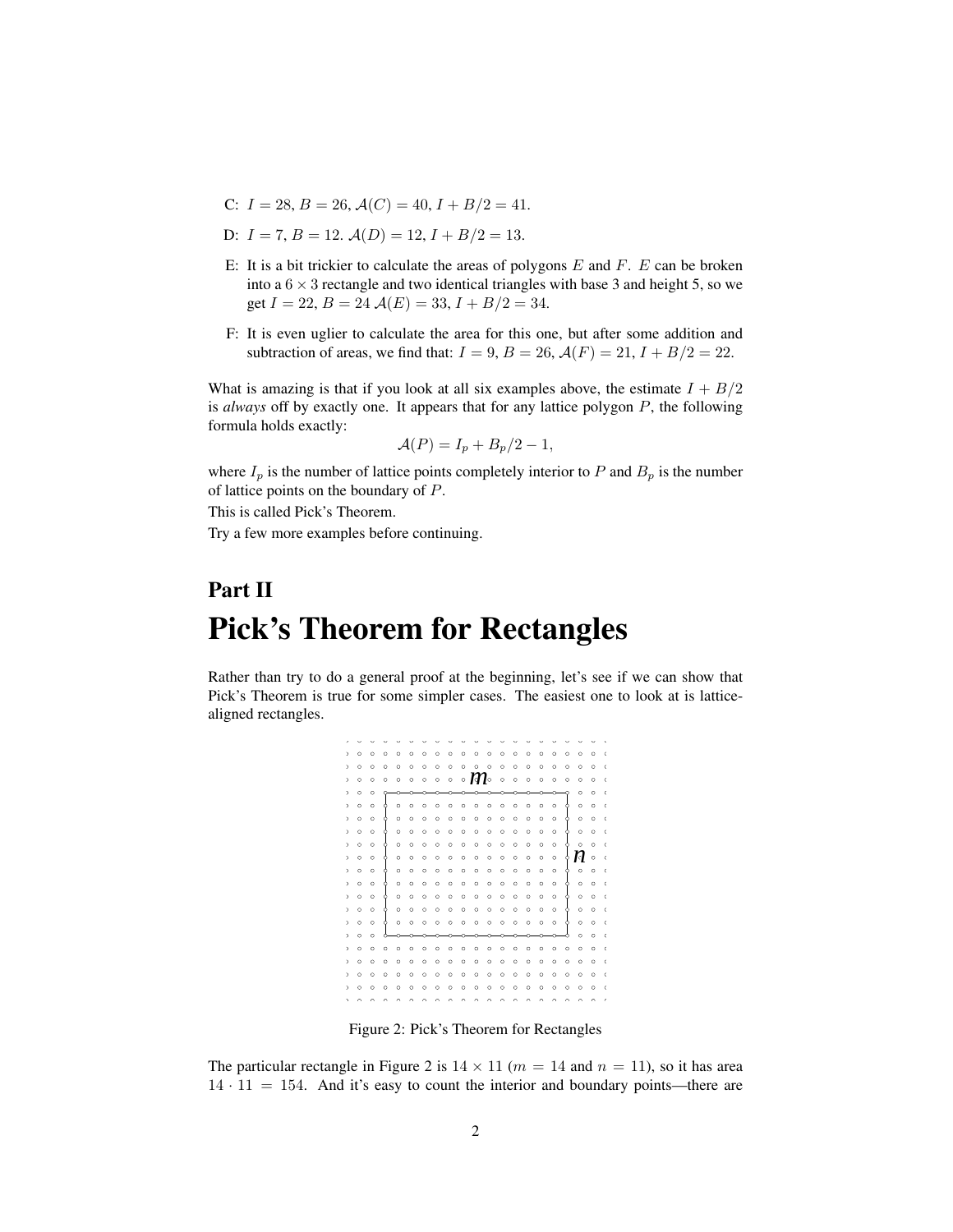$13 \times 10 = 130$  interior points, and there are 50 boundary points.  $I + B/2 - 1 =$  $130 + 50/2 - 1 = 154$ , so for this particular rectangle, Pick's Theorem holds.

But what about an arbitrary  $m \times n$  rectangle? The area is clearly  $mn$ , and it's easy to convince yourself (by drawing a few examples, if necessary), that the number of interior points is given by  $I = (m - 1)(n - 1)$ . You can also see that  $B = 2m + 2n$ (why?), so for an  $m \times n$  rectangle:

$$
I + B/2 - 1 = (m - 1)(n - 1) + 2(m + n)/2 - 1
$$
  
=  $(mn - m - n + 1) + (m + n) - 1$   
=  $mn$ ,

which is exactly what we wanted to show.

## Part III Lattice-Aligned Right Triangles

Just slightly harder is to show that the formula holds for right triangles where the legs of the triangle lie along lattice lines. The easiest way to show this is to think of such a triangle as half of one of the rectangles in the previous part where a diagonal is added. Some examples appear in Figure 3.



Figure 3: Pick's Theorem for Right Triangles

We will look at such a triangle  $T$  with legs of length  $m$  and  $n$ . The area is clearly  $mn/2$ , but how many interior and boundary points are there? As you can see from Figure 3, it is easy to count the boundary vertices along the legs, but sometimes the diagonal hits lots of lattice points, sometimes none, and sometimes it hits just a few of them.

But it turns out that it doesn't matter. For an arbitrary right triangle with legs of lengths m and n and area  $mn/2$ , suppose there are k points on the diagonal, not counting those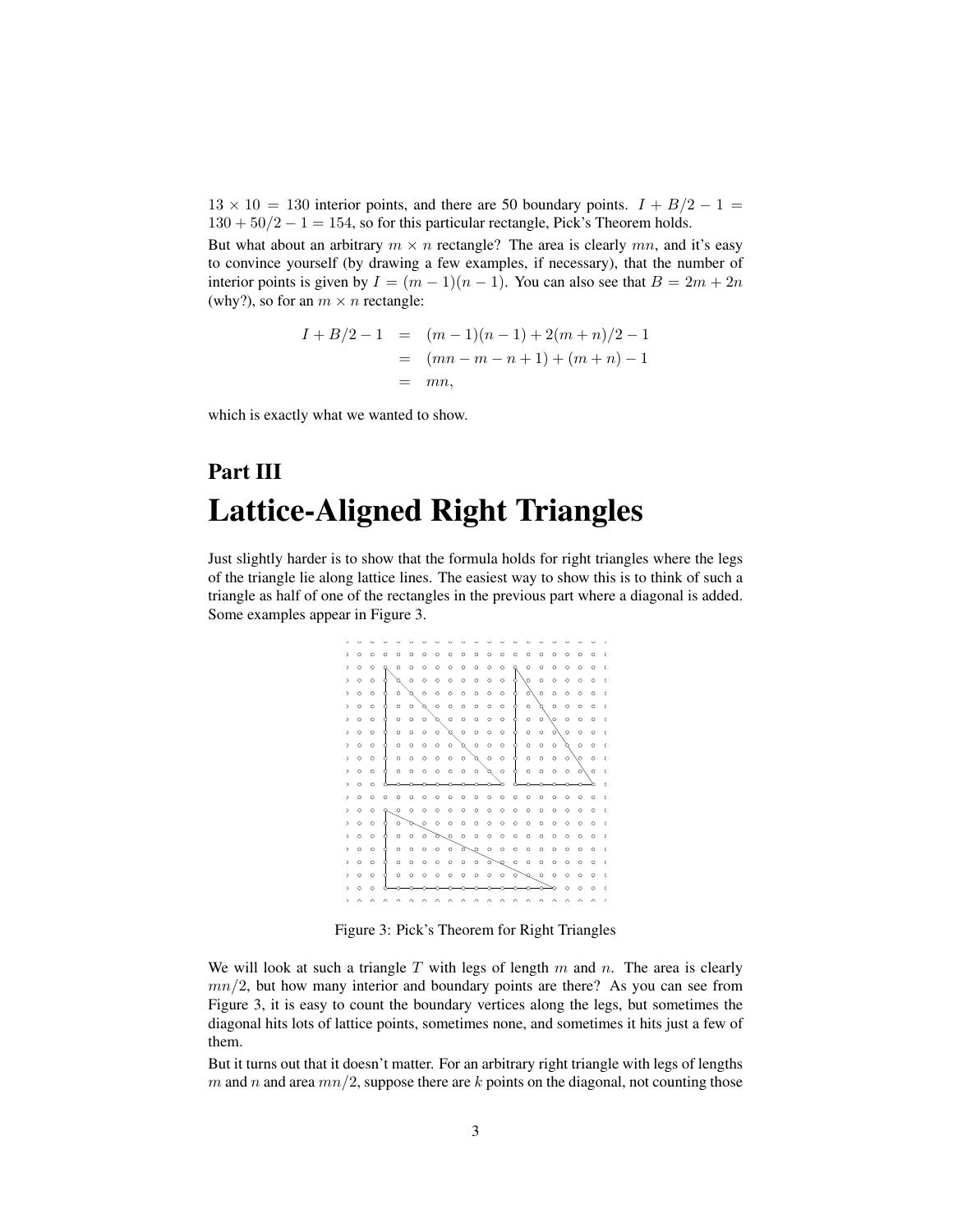on the ends (the triangle vertices). The number of boundary points is  $m + n + 1 + k$ (why?).

The number of interior points is also easy to calculate. Before you added the diagonal to the rectangle, there were  $(m - 1)(n - 1)$  interior points. If you subtract from this the  $k$  points on the boundary, the remainder are split into two halves by the diagonal, so in total the triangle has  $((m-1)(n-1)-k)/2$  interior points.

Checking Pick's Theorem for a right triangle with lattice-aligned legs, we get:

$$
I + B/2 - 1 = \frac{(m-1)(n-1) - k}{2} + \frac{m+n+1+k}{2} - 1
$$
  
=  $\frac{mn}{2} - \frac{m}{2} - \frac{n}{2} + \frac{1}{2} - \frac{k}{2} + \frac{m}{2} + \frac{n}{2} + \frac{1}{2} + \frac{k}{2} - 1$   
=  $\frac{mn}{2} = \mathcal{A}(T).$ 

## Part IV Pick's Theorem for General Triangles



Figure 4: Pick's Theorem for Triangles

Assuming that we know that Pick's Theorem works for right triangles and for rectangles, we can show that it works for arbitrary triangles. In reality there are a bunch of cases to consider, but they all look more or less like variations of Figure 4, where there is an arbitrary triangle  $T$  that can be extended to a rectangle with the addition of a few right triangles. In the case of this figure, three additional right triangles are required:  $A, B,$  and  $C$ .

Suppose that triangle A has  $I_a$  interior points and  $B_a$  boundary points, that triangle B has  $I_b$  interior points and  $B_b$  boundary points, et cetera. Call the rectangle R, and let R have  $I_r$  interior and  $B_r$  boundary points. Since we know that Pick's Theorem works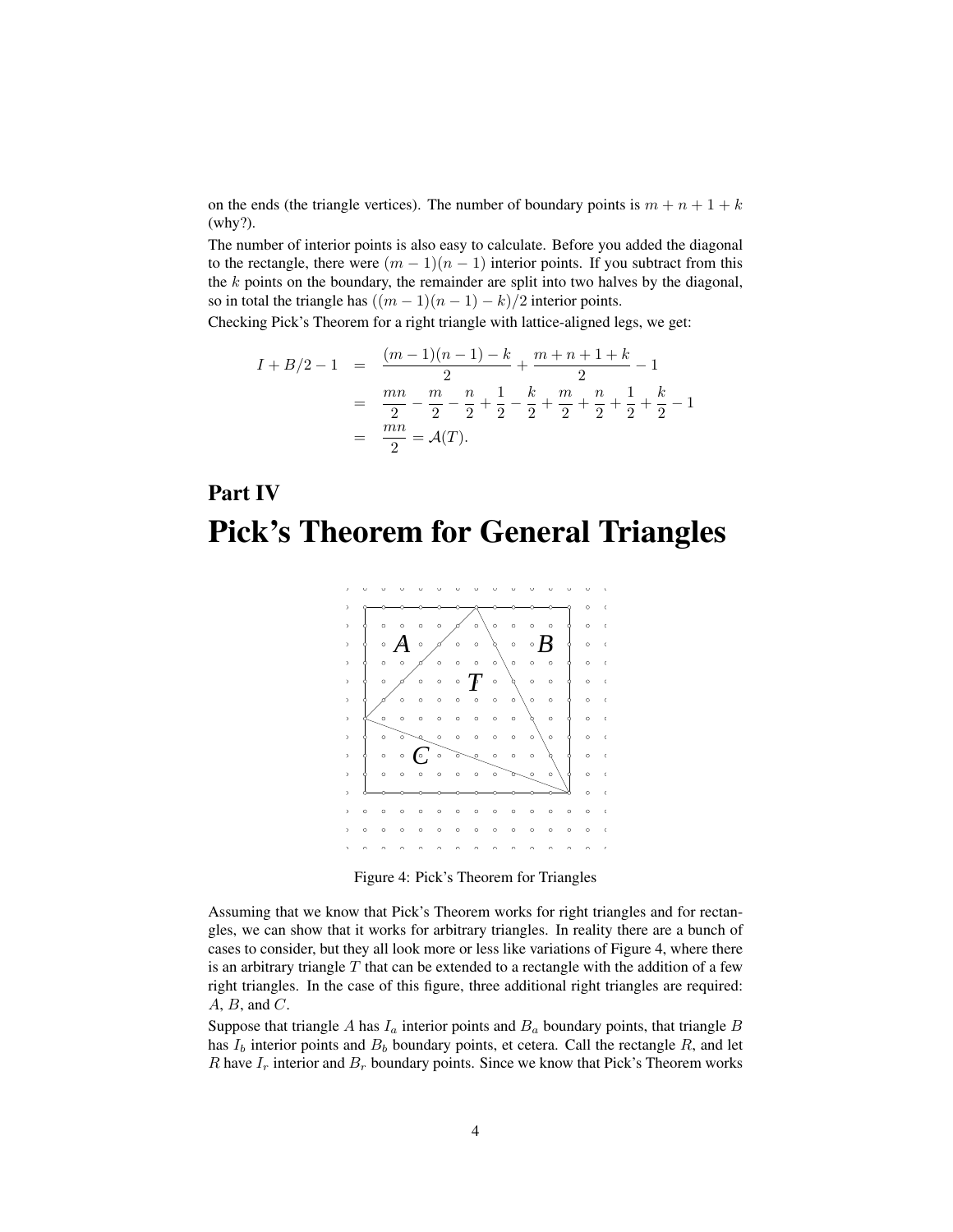for right triangles and rectangles we have:

$$
\begin{aligned}\n\mathcal{A}(A) &= I_a + B_a/2 - 1 \\
\mathcal{A}(B) &= I_b + B_b/2 - 1 \\
\mathcal{A}(C) &= I_c + B_c/2 - 1 \\
\mathcal{A}(R) &= I_r + B_r/2 - 1.\n\end{aligned}
$$

We want to show that

$$
\mathcal{A}(T) = I_t + B_t/2 - 1.
$$

We know that

$$
\mathcal{A}(T) = \mathcal{A}(R) - \mathcal{A}(A) - \mathcal{A}(B) - \mathcal{A}(C) \tag{1}
$$

$$
= I_r - I_a - I_b - I_c + (B_r - B_a - B_b - B_c)/2 + 2. \tag{2}
$$

Suppose that the rectangle R is  $m \times n$  (so it has area  $A(R) = mn$ , has  $B_r = 2m + 2n$ , and has  $I_r = (m-1)(n-1)$ . If we count the boundary points carefully, we have:

$$
B_a + B_b + B_c = B_r + B_t,
$$
  
\n
$$
B_r = B_a + B_b + B_c - B_t,
$$
\n(3)

or

since the acute-angled vertices of the surrounding triangles are double-counted on both sides of the equation.

Counting (again carefully) the interior points of the rectangle, we get:

$$
I_r = I_a + I_b + I_c + I_t + (B_a + B_b + B_c - B_r) - 3.
$$
\n(4)

We need the final  $-3$  in the equation above because now the corners of the triangles really are double-counted.

Substitute the value of  $B_r$  in Equation 3 into Equation 4:

$$
I_r = I_a + I_b + I_c + I_t + B_t - 3.
$$
\n(5)

Now we just substitute the values for  $B_r$  and  $I_r$  from Equations 3 and 5 into Equation 2 to obtain (after a bit of algebra):

$$
\begin{aligned}\n\mathcal{A}(T) &= I_r - I_a - I_b - I_c + (B_r - B_a - B_b - B_c)/2 + 2 \\
&= (I_a + I_b + I_c + I_t + B_t - 3) - I_a - I_b - I_c \\
&\quad + ((B_a + B_b + B_c - B_t) - B_a - B_b - B_c)/2 + 2 \\
&= I_t + B_t - 3 - B_t/2 + 2 \\
&= I_t + B_t/2 - 1,\n\end{aligned}
$$

which is exactly what we wanted to show.

If you would like to check the equations above with the example in Figure 4, here are the values for all four triangles and the rectangle: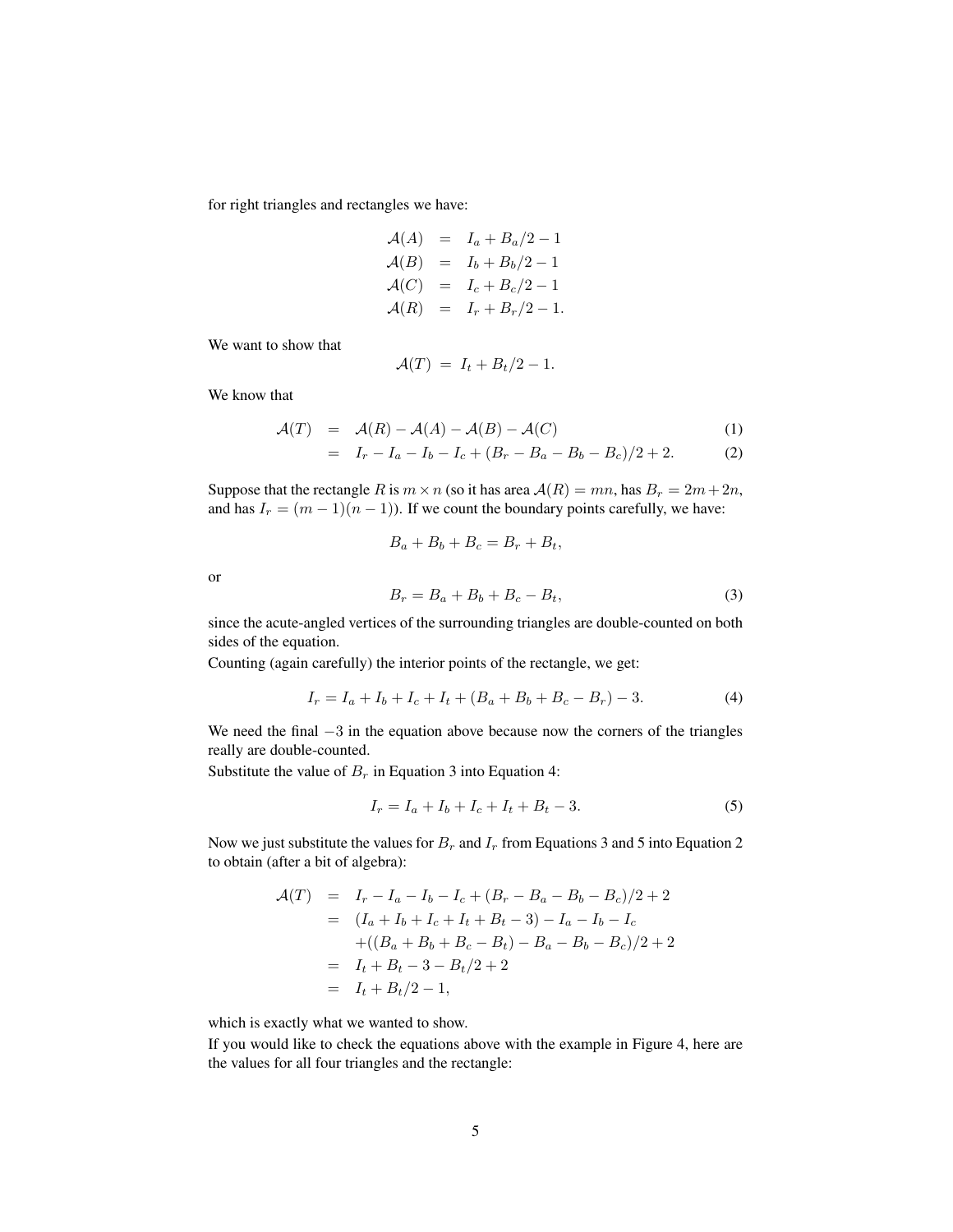|        |     | B   | $A = I + B/2 - 1$     |
|--------|-----|-----|-----------------------|
|        | 10  | -18 | $18 = 10 + 18/2 - 1$  |
| B.     | 16  | 20  | $25 = 16 + 20/2 - 1$  |
| $C^-$  | 15  | 16  | $22 = 15 + 16/2 - 1$  |
| T      | 40  | -12 | $45 = 40 + 12/2 - 1$  |
| $R$ 11 | -90 | 42. | $110 = 90 + 42/2 - 1$ |

## Part V Pick's Theorem: General Case

We now know that Pick's Theorem is true for arbitrary triangles with their vertices on lattice points. (Well, we do if we have checked a few additional cases that are similar to the one that appears in the previous section.) How do we show that it is true for an arbitrary simple polygon P with vertices that are lattice points?

#### 1 Overview of the Proof

Intuitively, what we will do is show that any such polygon can be constructed by putting together smaller polygons where we know that Pick's theorem is true. Roughly, we will go about it as follows. We have already shown that every 3-sided lattice polygon satisfies Pick's Theorem. Next, we show that if it's true for all 3-sided polygons, it is also true for all 4-sided polygons. Then we show that if it's true for all 3- and 4-sided polygons, it is true for all 5-sided polygons. Then we show that if it's true for all 3-, 4-, and 5-sided polygons, it is true for all 6-sided polygons, et cetera.

This technique is officially known as generalized mathematical induction, and we will not, in practice, do all of the infinite number of steps that we began to describe in the previous paragraph. We will do the proof in two steps, the first of which has already been completed:

- 1. Show that the theorem is true for every lattice polygon having 3 sides.
- 2. Show that if the theorem is true for every lattice polygon having 3 or 4 or 5 or  $\ldots$  or  $k-1$  sides, then it is true for every lattice polygon having k sides.

Since the second part of the proof works for *any* k, it effectively amounts to doing all of the infinite number of steps listed a couple of paragraphs previously.

A particular example of the general idea is illustrated in Figure 5. We have a 23-sided polygon:  $ABC \cdots W$ . We will show that every such polygon with more than three sides has an interior diagonal (there are lots of examples in this figure, but we have chosen diagonal OW as an example), and such a diagonal will split the polygon into a pair of smaller polygons. In this case, into the 16-sided polygon  $ABC \cdots MNOW$ and the 9-sided polygon  $OPQ \cdots W$ . Since we are this stage in the proof, we know Pick's Theorem is true for all polygons having between 3 and 22 edges, then in particular it will be true for the 16- and 9-sided polygons above. We then show that if two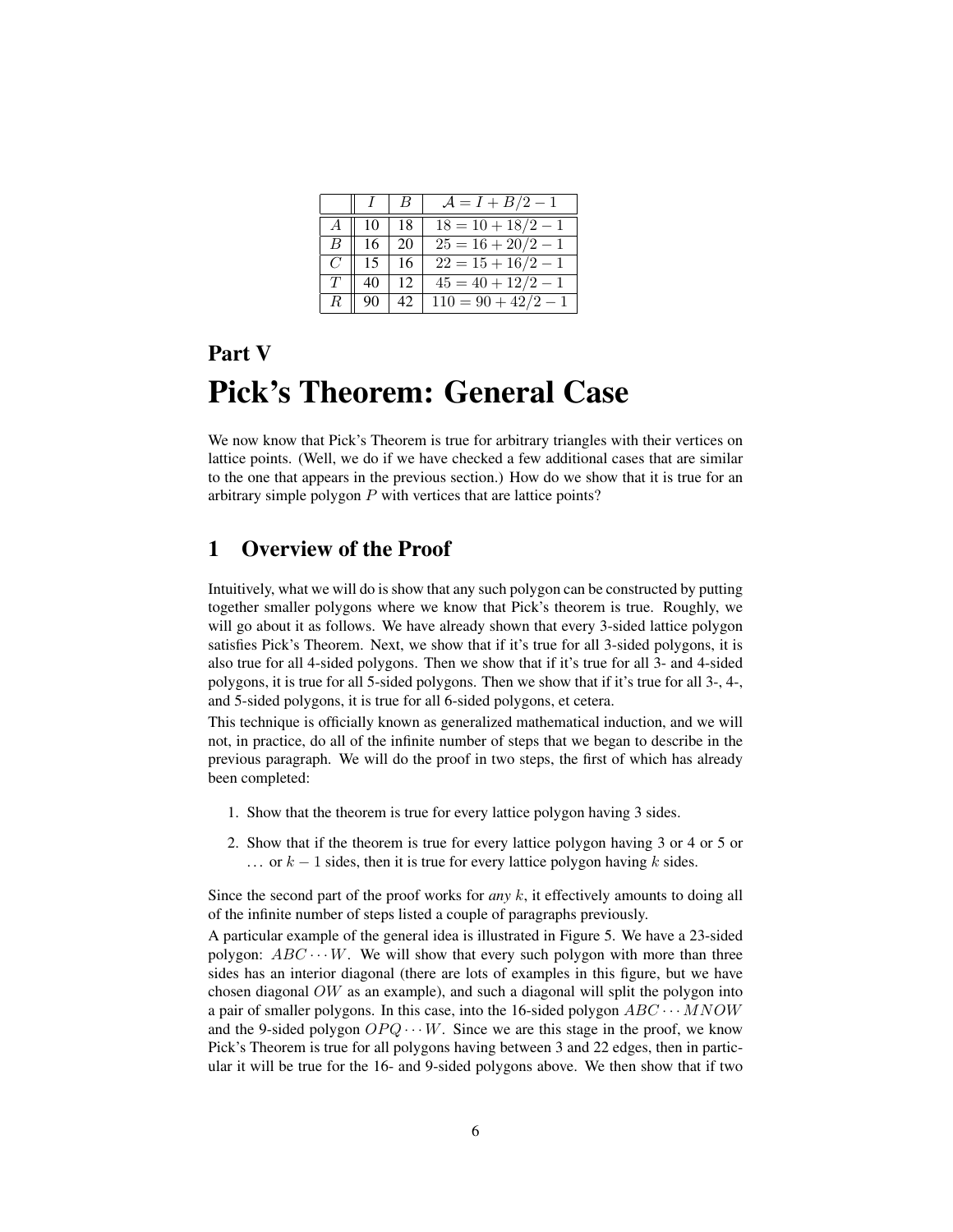

Figure 5: Pick's Theorem: General Case

such polygons that satisfy Pick's Theorem are attached together, the resulting polygon will also satisfy Pick's Theorem.

We will show the second part first—that if two polygons satisfy the theorem, then the joined version will also satisfy the theorem.

### 2 Joining Two Lattice Polygons

Suppose the two sub-polygons of the original polygon  $P$  are  $P_1$  and  $P_2$ , where  $P_1$  has  $I_1$  interior points and  $B_1$  boundary points.  $P_2$  has  $I_2$  interior and  $B_2$  boundary points. Let's also assume that the common diagonal of the original polygon between  $P_1$  and  $P_2$  contains  $m$  points. Let  $P$  have  $I$  interior and  $B$  boundary points.

$$
\mathcal{A}(P) = \mathcal{A}(P_1) + \mathcal{A}(P_2) = (I_1 + B_1/2 - 1) + (I_2 + B_2/2 - 1).
$$

Since any point interior to  $P_1$  or  $P_2$  is interior to P, and since  $m - 2$  of the common boundary points of  $P_1$  and  $P_2$  are also interior to  $P$ ,  $I = I_1 + I_2 + m - 2$ . Similar reasoning gives  $B = B_1 + B_2 - 2(m - 2) - 2$ . Therefore:

$$
I + B/2 - 1 = (I_1 + I_2 + m - 2) + (B_1 + B_2 - 2(m - 2) - 2)/2 - 1
$$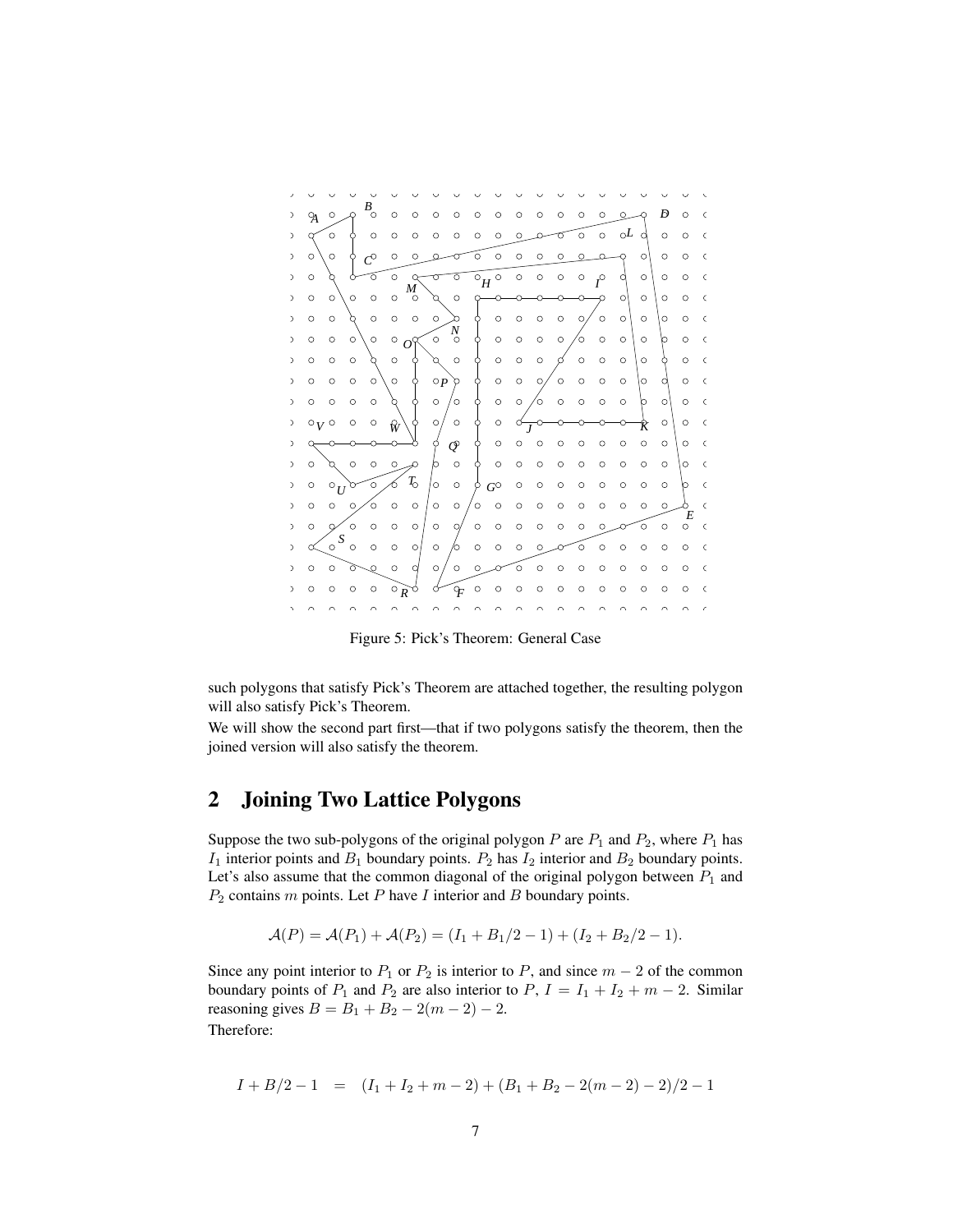$$
= (I_1 + B_1/2 - 1) + (I_2 + B_2/2 - 1)
$$
  
=  $A(P)$ .

#### 3 The Interior Diagonal

To complete the proof of Pick's Theorem, we must show that any simple polygon has an interior diagonal—a diagonal completely within the polygon that connects two of its vertices.



Figure 6: Existence of an Interior Diagonal

The proof goes as follows. Find an angle  $\angle ABC$  such that the interior of the polygon is on the side of the angle less than 180◦ . Then there are two cases. Either the line segment AC lies completely within the polyon in which case we are done, and AC is the required diagonal, or some part of the polygon (shown as  $GJKL$  in Figure 6) goes inside  $\triangle ABC$ .

There are only a finite number of vertices of the polygon interior to  $\triangle ABC$ ; for each of those, construct a line perpendicular to the angle bisector of  $\angle ABC$ . Clearly, the line connecting  $B$  to the vertex with perpendicular closest to point  $B$  will lie completely within the polygon. If not, it had to cross another edge of the polygon, and one end of that edge would have a perpendicular to the angle bisector closer to B.

Note that we *cannot* use the vertex closest to B. In Figure 6, J is the point nearest B, but clearly segment JB crosses segment KL.

# Part VI Polygons with Holes

So far, all of the polygons we have considered are simple—they have no holes. In figure 7 are five examples of polygons with holes. Polygons  $A, B$  and  $C$  have a single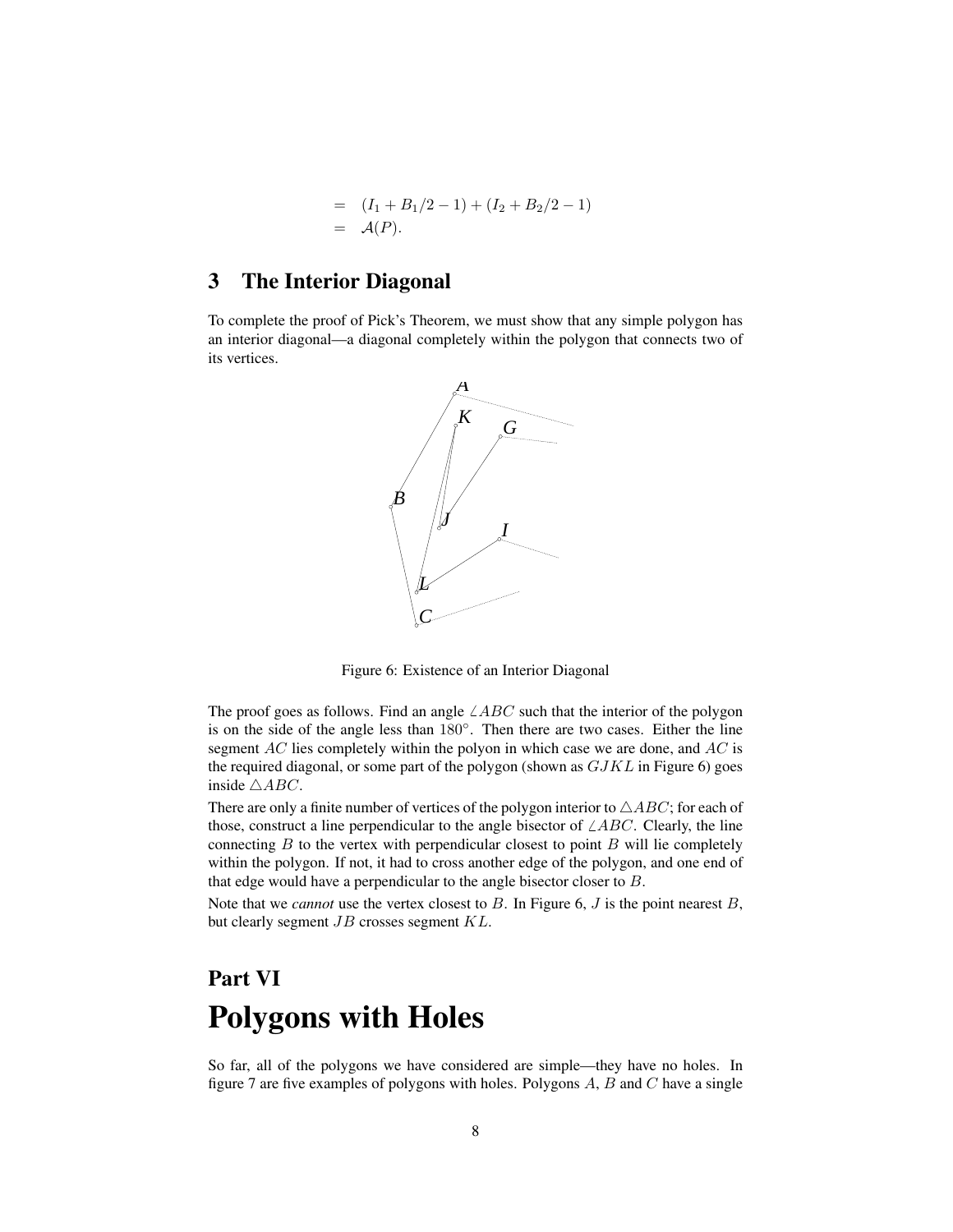

Figure 7: Polygons with holes

hole, while polygons  $D$  and  $E$  each have two holes. These examples are simple enough that it is not difficult to calculate the areas enclosed inside the outer polygon and outside the hole or holes.

|   |   | B  |      | $I + B/2 - 1$ |
|---|---|----|------|---------------|
|   |   | 16 |      |               |
| B |   | 30 | 23   | 22            |
| C | 6 | 19 | 15.5 | 14.5          |
| D | 8 | 40 | 29   | 27            |
| E |   | 52 | 30   | 28            |

The table above shows the counts, including the actual area and the area predicted by the formula that works for polygons without holes. In the cases where there is one hole, there is an error of 1; in the cases where there are two holes, the error is 2. In fact, if you try a few more examples with one, two or more holes and add additional entries to the table above, you will find that the area seems to be given by the following formula, where  $n$  is the number of holes:

$$
\mathcal{A} = I + B/2 - 1 + n.
$$

Since we already know the formula for the areas of polygons without holes, we can use that information to work out the area of a polygon with holes. We will first work out the formula for the area of a polygon with a single hole and then we will extend that calculation to the general case of  $n$  holes.

For the single hole case, we need to show that the area of the polygon is given by the formula  $I + B/2 - 1 + 1 = I + B/2$ .

Suppose the outer polygon has area  $A_o$ , has  $I_o$  interior points and  $B_o$  boundary points. The polygon that makes up the hole has area  $A_h$  and has  $I_h$  interior points and  $B_h$ boundary points.